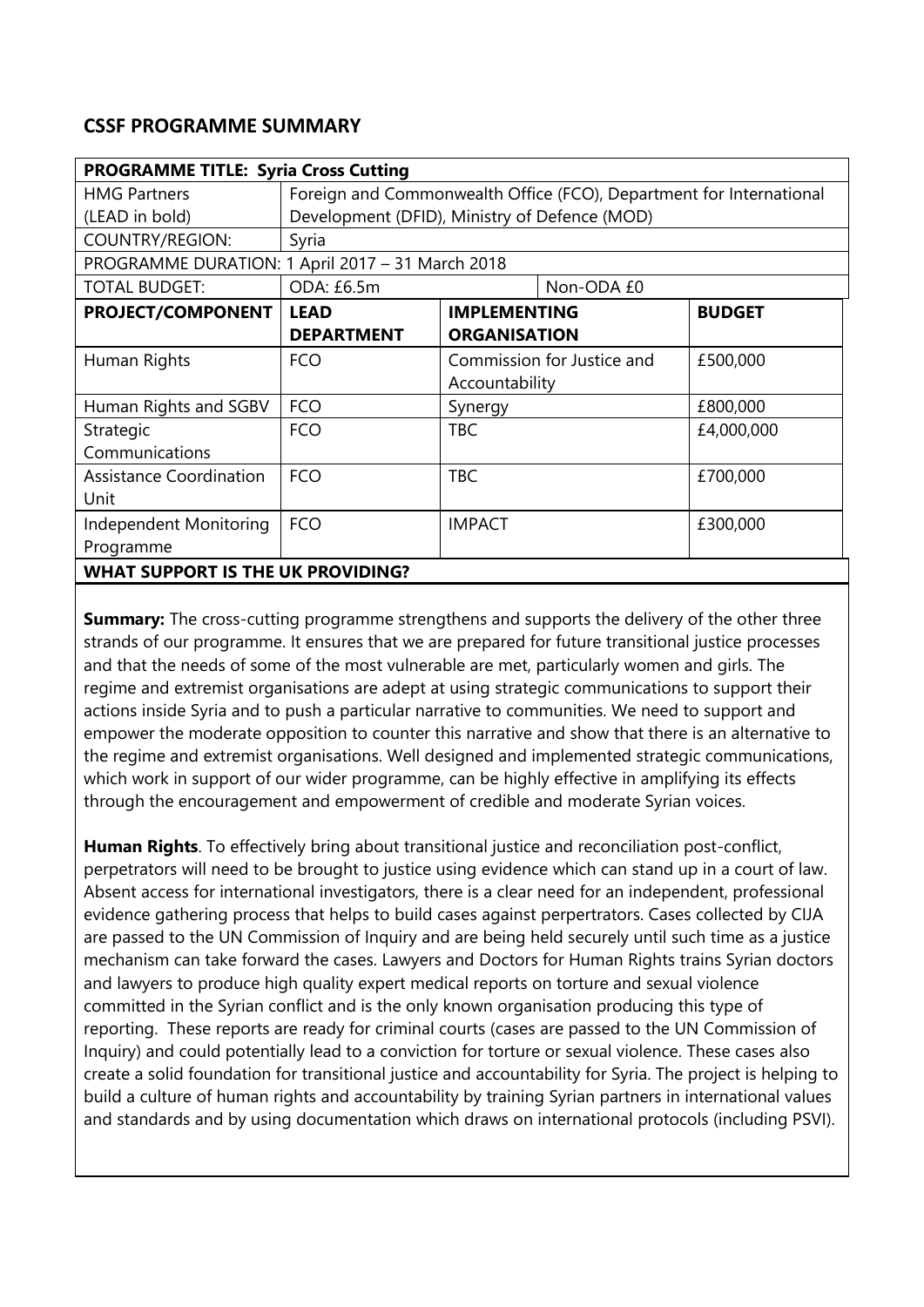**Strategic Communications**. This project supports the moderate opposition in being active in the information environment to ensure this space is not ceded to other actors such as the regime, its backers and extremists. These actors are currently perceived to outmatch the moderate opposition in terms of the quantity and quality of the media products by which they communicate with the Syrian people and internationally. Therefore the project ensures that moderate voices are empowered and can be heard in order to sustain hope for the future Syria and prepare for transition.

**Assistance Co-ordination Unit.** As a consequence of the deteriorating security situation and shrinking space held by the moderate opposition, the capacity of humanitarian and other actors to collect up-to-date information on the needs of Syrian people in affected areas has decreased. The ACU is a Syrian institution with a wide network and extensive access inside Syria. Strategic support to the ACU will help the Information Management Unit (IMU) find its niche and possibly become a national resource of information on needs, populations etc. The ACU could become a coordinating body, which would lead to a better targeted response based on proper strategic planning.

**Indepedent Monitoring Programme.** HMG staff are unable to undertake direct project monitoring inside Syria and therefore an independent third party monitoring programme is in place. The project's objective is to provide a comprehensive third party monitoring function for HMG, presenting information that will assess the effectiveness of CSSF-funded projects, contribute to improved project design, inform evaluations and support the evidence base of what works and what doesn't work in the Syria context.

**Research hub** we are looking at how we can improve coordination and information sharing across our programme and may develop a research hub that would pull together all of our atmospheric and other reporting to give a holistic picture of the situation on the ground and how our projects are working together.

## **WHY IS UK SUPPORT NEEDED?**

UK support is needed in these areas to strengthen the work we are doing across the rest of our portfolio. Human rights and the prevention of sexual and gender based violence are key priorities for the UK and these projects ensure that we are also putting them at the forefront of our response to the Syria crisis, and ensuring that all of our projects comply with the International Development Act amendment to be gender sensitive. We recognise that much of Syria's war is being fought in the information space and supporting the moderate civilian and armed opposition to compete in this space is essential. Finally, gathering information about the conflict on the ground and understanding how our programme is delivering against its objectives allows us to adjust and adapt our programming accordingly.

## **WHAT RESULTS DOES THE UK EXPECT TO ACHIEVE?**

**Human Rights.** The CIJA project aims to: expand its work to cover the Regime's backers; support the establishment of the UN IIIM, transferring cases and responsibility where appropriate; and cooperate more closely with national authorities, leading to arrests and, ultimately, convictions in the courts of donor countries. The LDHR project aims to document cases of human rights abuses and sexual violence; provide training for first responders inside Syria in dealing with cases of SGBV and human rights abuses; and work with moderate local councils to provide information on referral